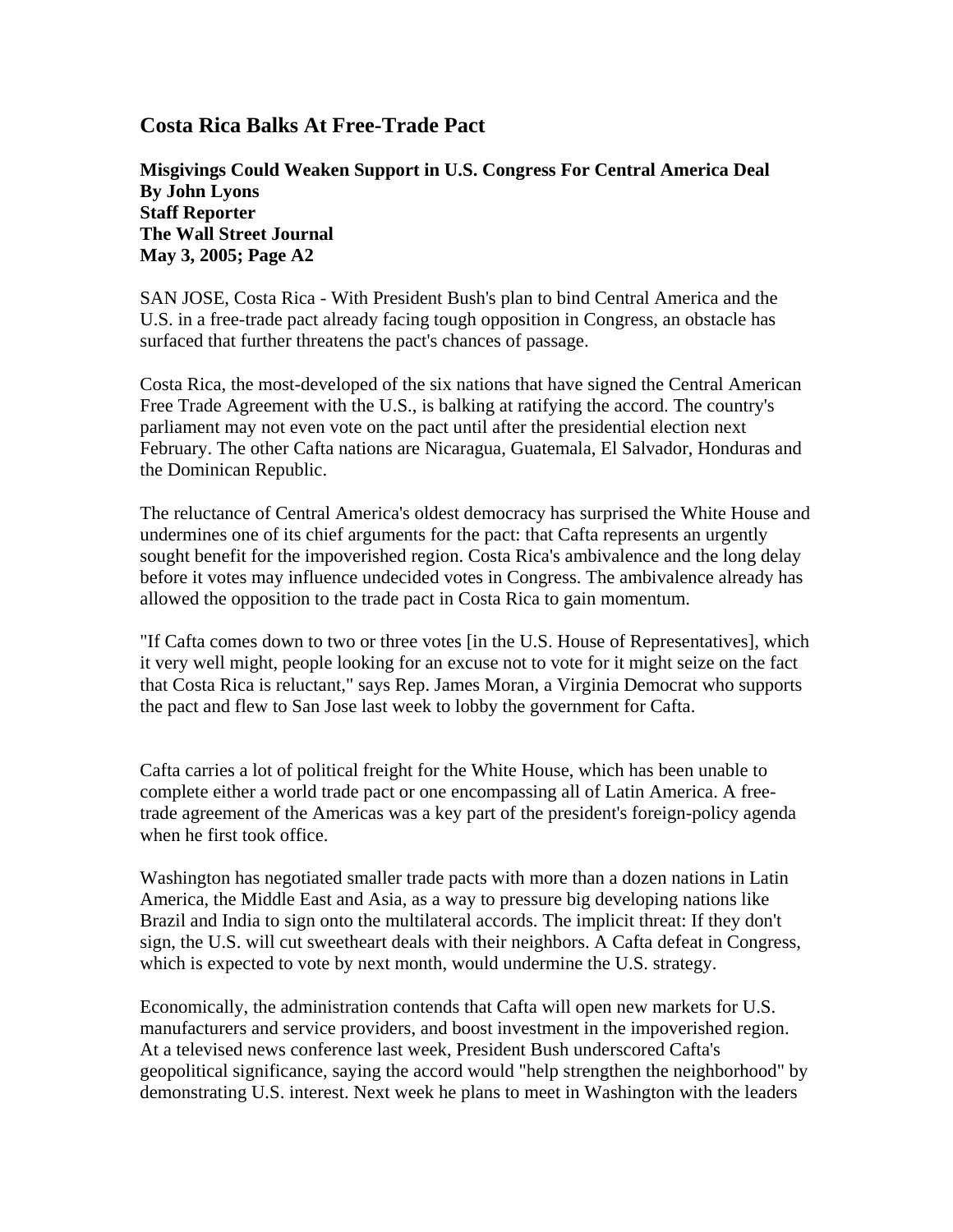of the six Cafta nations, to give a boost to the administration's lobbying efforts in Congress.

U.S. exports to countries in the Cafta region were around \$16 billion last year, nearly double from a decade ago. U.S. investment in Cafta countries was \$4.3 billion in 2003, up 2% from the previous year.

But Cafta's U.S. critics contend that the accord would accelerate the shift overseas of apparel jobs and threaten the heavily protected U.S. sugar industry -- even though the pact allows for only a modest increase in sugar imports. A Cafta defeat would reinforce the doubts of Brazil, Ecuador, Argentina and other nations skeptical of U.S. motives in negotiating trade pacts. It would also strengthen free-trade opposition forces in Congress, who have battled every trade deal since the North American Free Trade Agreement with Mexico and Canada in 1994.

Many businesses in Central America are lobbying for the accord, figuring it would promote foreign investment in the region, as Nafta has helped Mexican business. The six Cafta nations signed the accord last year. El Salvador, Honduras and Guatemala were the first to ratify the pact, anxious to win protections that might buttress their apparel makers and other manufacturers against Chinese and Indian rivals.

But the accord has also spawned deep reservations, even in countries where Cafta has been approved. Sugar exporters haven't won much access to the U.S. market, largely eliminating an area that Central American producers had hoped to exploit. Central American clothing makers also made costly concessions under rules designed to compel them to buy U.S.-made fabrics rather than cheaper Asian-made ones. In Guatemala, anti-Cafta protests have included thousands of demonstrators; at least two of the protesters have been killed. May Day marches in Guatemala, Costa Rica, Honduras and El Salvador featured anti-Cafta signs and slogans.

Nicaragua and the Dominican Republic haven't yet signed the accord, but they are expected to do so shortly. Costa Rica, though, is holding out because of mounting opposition by trade unions, some farm groups and even some business leaders who say Cafta's intellectual-property clauses are too invasive.

The country's popular president, Abel Pacheco, is widely seen as trying to avoid ending his four-year presidency amid the strikes and protests that debating the accord might provoke. Although his government signed the pact last year, he now says he won't submit Cafta to Costa Rica's Congress until he is convinced that it doesn't threaten the poor; last week he said he would appoint a committee of leading Costa Ricans to review the accord.

Mr. Pacheco's backsliding on Cafta prompted senior members of the economic team that negotiated the deal to resign last year. "It was clear to me he was disengaging, and wasn't going to be pushing with the kind of leadership necessary, so I got fed up," said former trade minister Alberto Trejos.